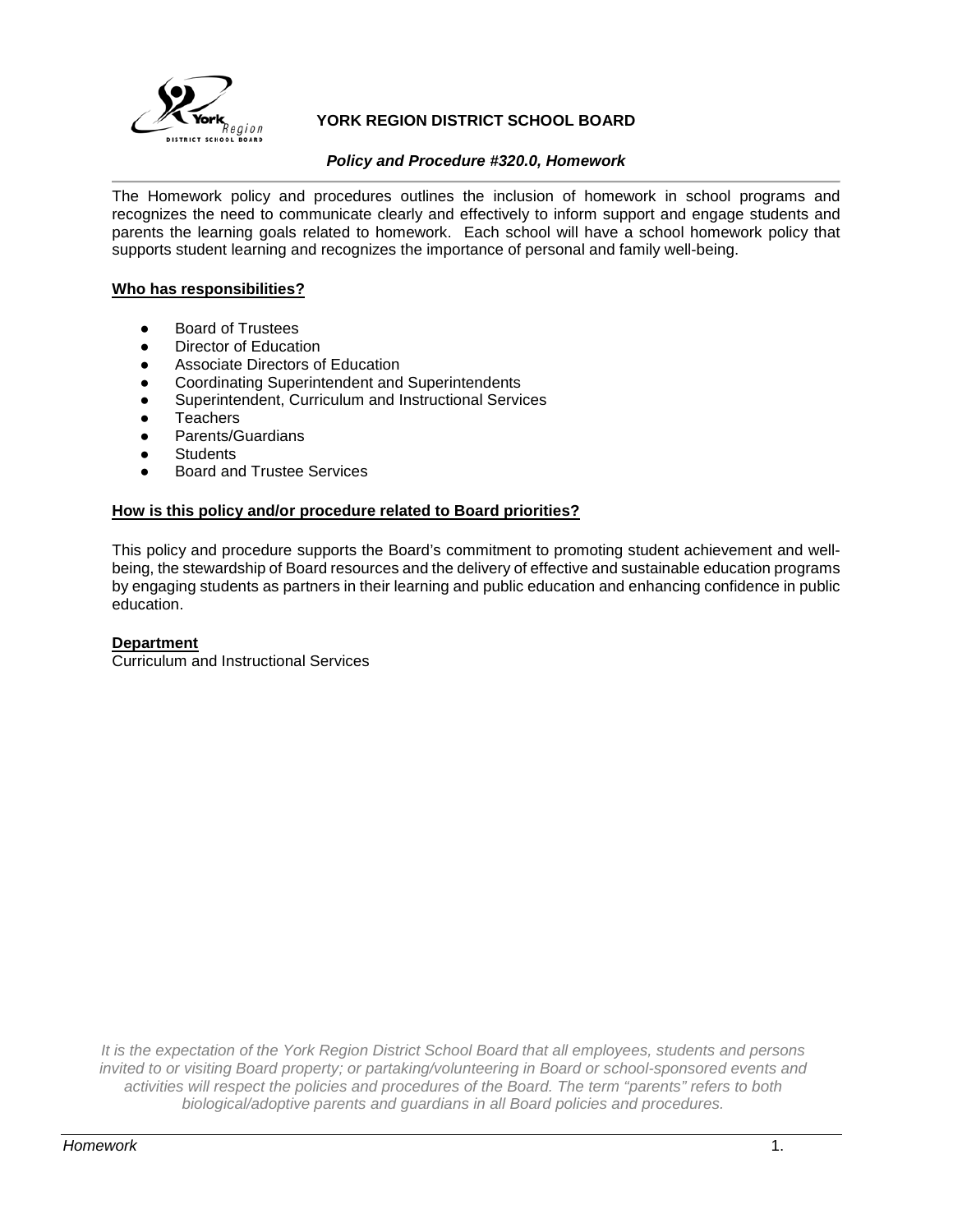

# **Board Policy #320.0 Homework**

The York Region District School Board recognizes the importance of the intentional inclusion of relevant and purposeful homework in school programs. Clear and direct communication to students and families about the learning goals and expectations related to homework enhances its effectiveness.

## **Application**

Student learning progresses in different ways and at different times. The same student may find one subject or concept easy to grasp, yet have difficulty with another. For this reason, there is no minimum amount of time that must be assigned for homework; instead, teachers will use their professional judgment to assign homework according to the specific learning profile and well-being of each student, without exceeding the maximum times outlined in the accompanying procedure.

Homework should:

- support the interconnection of student learning and well-being;
- be age and developmentally appropriate;
- respect the need for a balance between academic, personal and family demands;
- recognize the interests, strengths and needs of each student;
- adhere to accommodations and modifications;
- include families as partners in the learning process; and
- ensure equity of opportunity and access to help, technology and resources and provide alternative access to technology where not available.

#### **Definitions**

#### *Homework [1](#page-1-0)*

The Ministry of Education defines homework as "work that students do at home to practise skills, consolidate knowledge and skills, and/or prepare for the next class." Homework is part of assessment *for* learning and may not be included in the determination of the grade.

## **Responsibilities**

*The Board of Trustees is responsible for:*

- reviewing the Homework policy in accordance with the approved policy review cycle; and
- understanding and communicating with members of the community about the Homework policy.

## *The Director of Education is responsible for:*

implementing and operationalizing the Homework policy.

<span id="page-1-0"></span><sup>&</sup>lt;sup>1</sup> Ontario., Ministry of Education. (2010). Growing success: assessment, evaluation and reporting in Ontario schools: covering grades 1 to 12 (First ed., p. 148). Queen's Printer for Ontario.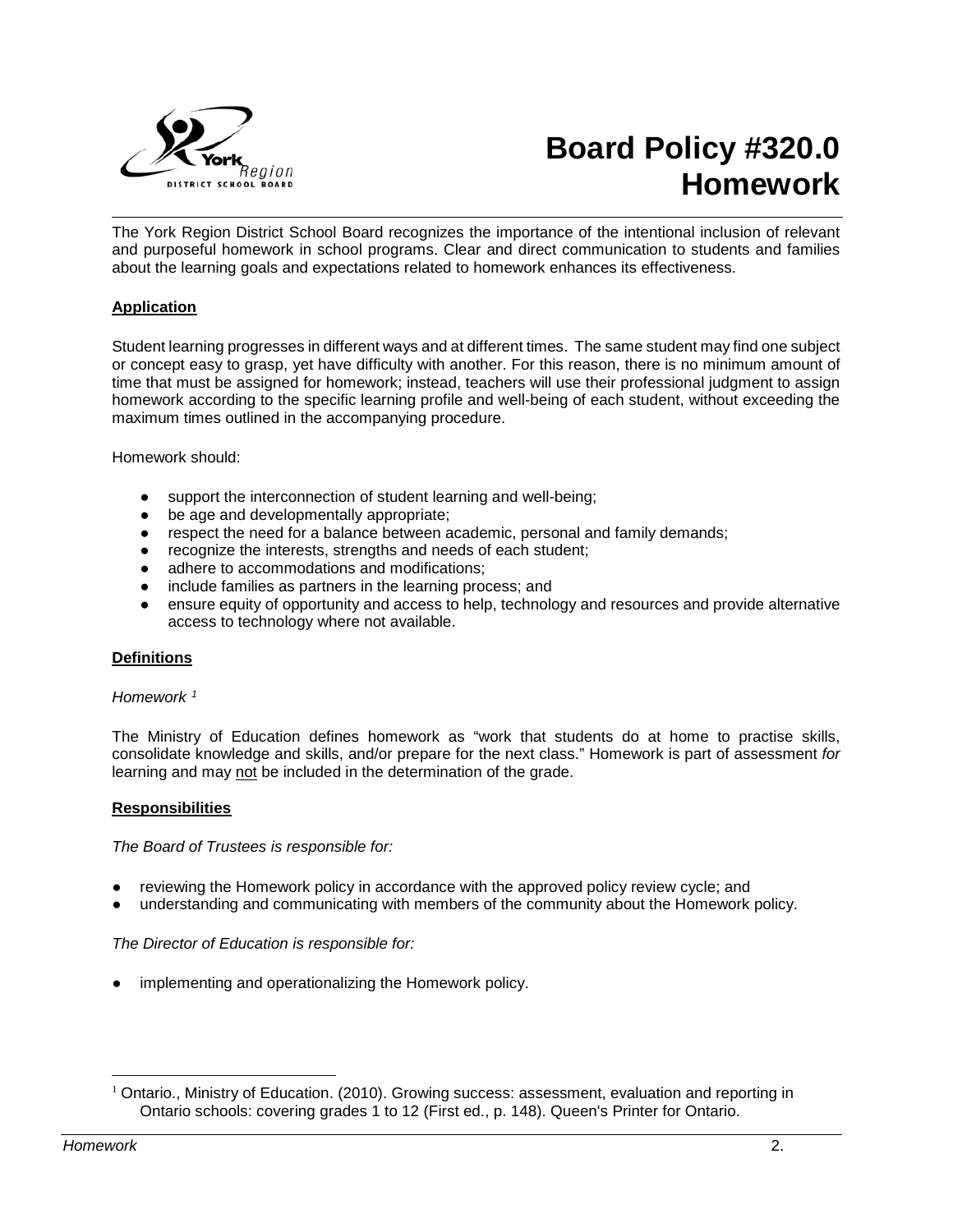#### **History** Approved: 1993 Working Document: April 2017 Revised: 1999, 2005, 2011, March 2018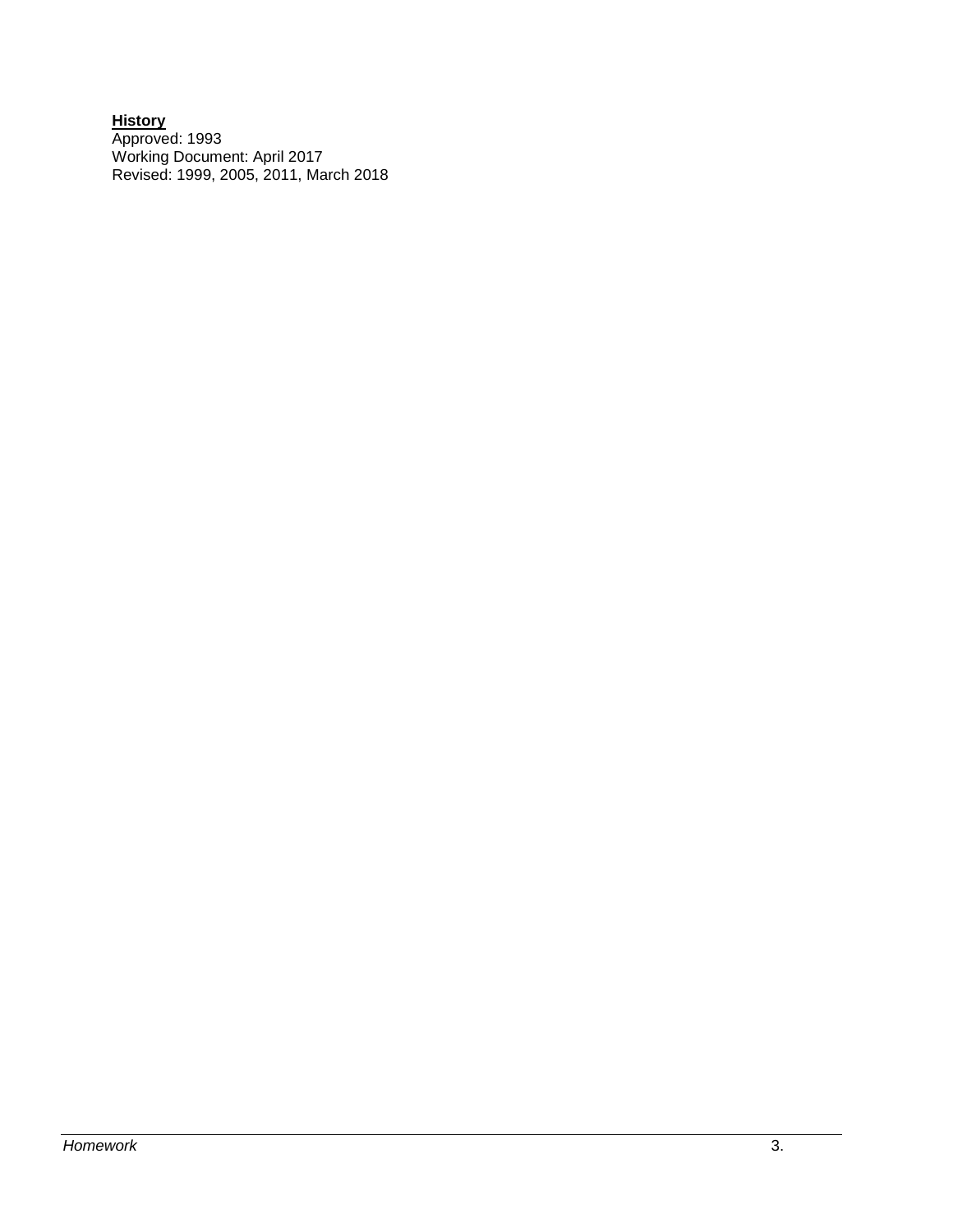

## **Board Procedure #320.0 Homework**

This procedure outlines the implementation and communication of homework expectations as adapted from [Growing Success: Assessment, Evaluation and Reporting in Ontario Schools.](http://www.edu.gov.on.ca/eng/policyfunding/growSuccess.pdf)

#### **Application**

Parents/guardians provide valuable support for student learning. The relevance of homework must be communicated by teachers. Teachers work with students and parents/guardians to facilitate homework completion and provide appropriate supports where necessary.

#### *Amount, Frequency and Nature*

The amount, frequency and nature of homework assigned will vary depending on;

- individual student strengths and needs,
- individual and family well-being,
- learning exceptionalities and accommodations and modifications,
- language proficiency and program adaptations for English Language Learners,
- student learning progression,
- proximity to tests, examinations and due dates,
- age,
- grade,
- subject, and
- course.

#### *Types of Homework*

In order to be effective, homework types vary depending on the student, the nature of the learning and the timing within the teaching-learning cycle. The quality of homework is more important than the quantity.

*Pre-learning homework* introduces an upcoming topic of study. Pre-learning can stimulate interest, activate prior knowledge or determine readiness.

*Checking for understanding homework* uses strategic questions to assess current levels of understanding and helps teachers determine next steps for instruction.

*Practice homework* provides the opportunity to rehearse and reinforce what has been learned in class and requires a genuine understanding of the skill or concept.

*Study homework* is time spent reviewing material taught in class to consolidate understanding and/or prepare for upcoming assessment.

*Completion homework* is work not completed during class time.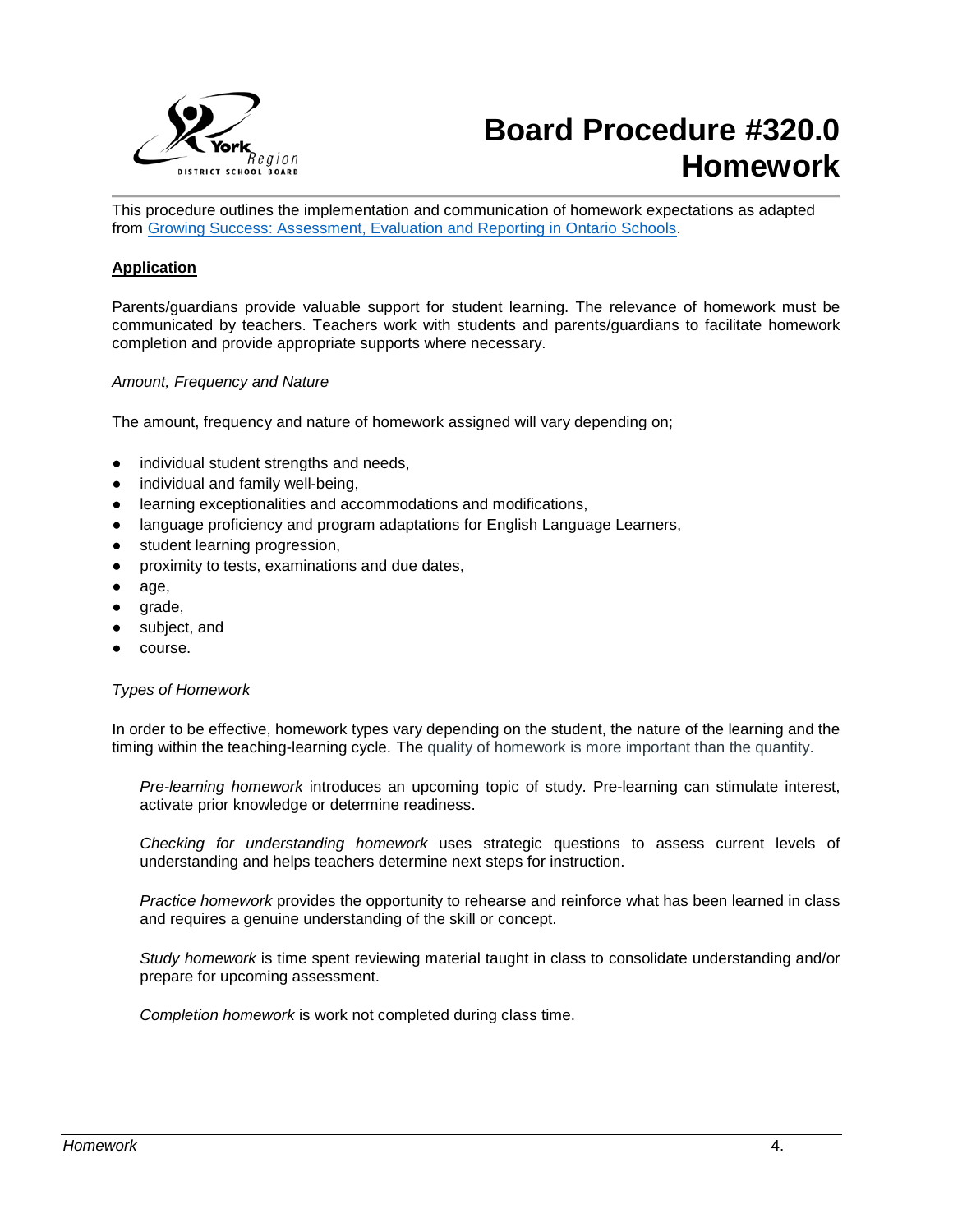## *Time Guidelines*

Teachers use their professional judgment to assign homework, adjusting requirements to support individual student learning and well-being (without exceeding maximums). Teachers will consider other subject/ course requirements when assigning homework. Assignments for evaluation being sent home for completion must be considered in the total time allocation.

The following timelines are intended to show daily recommended maximums across all subjects and courses. It is not meant to be an average or expected daily amount.

| Grade        | Daily maximum |
|--------------|---------------|
| Kindergarten | 10 minutes    |
| Grades 1-3   | 20 minutes    |
| Grades 4-6   | 40 minutes    |
| Grades 7-9   | 50 minutes    |
| Grades 10-12 | 90 minutes    |

## **Responsibilities**

## *The Director of Education shall:*

allocate staff and resources to support the Homework procedure.

*Associate Directors of Education, Coordinating Superintendent of Education and Superintendents of Education shall:*

support the implementation of the Homework procedure.

#### *Principals shall:*

- ensure staff members comply with the Homework policy and procedure;
- communicate the Homework policy and procedure to students, teachers and parent/guardians at the beginning of each school year;
- ensure that teacher homework practices are aligned with the Homework policy and procedure;
- ensure that homework is not assigned over school holidays or on significant faith days; and
- encourage coordination of homework among teachers as much as possible; and
- help students, parents, staff and other members of the community understand the Homework policy and procedure.

#### *Teachers shall:*

- **with regard to relationships and communication**;
	- ensure classroom homework practices align with the Homework policy and procedure and respect a healthy balance between school, personal and family time,
	- develop partnerships with students and parents/guardians to promote regular communication,
	- share the expectations for homework with students and parents/guardians,
	- plan homework in partnership with other teachers, where appropriate, and
	- provide timely and effective feedback for assigned homework;